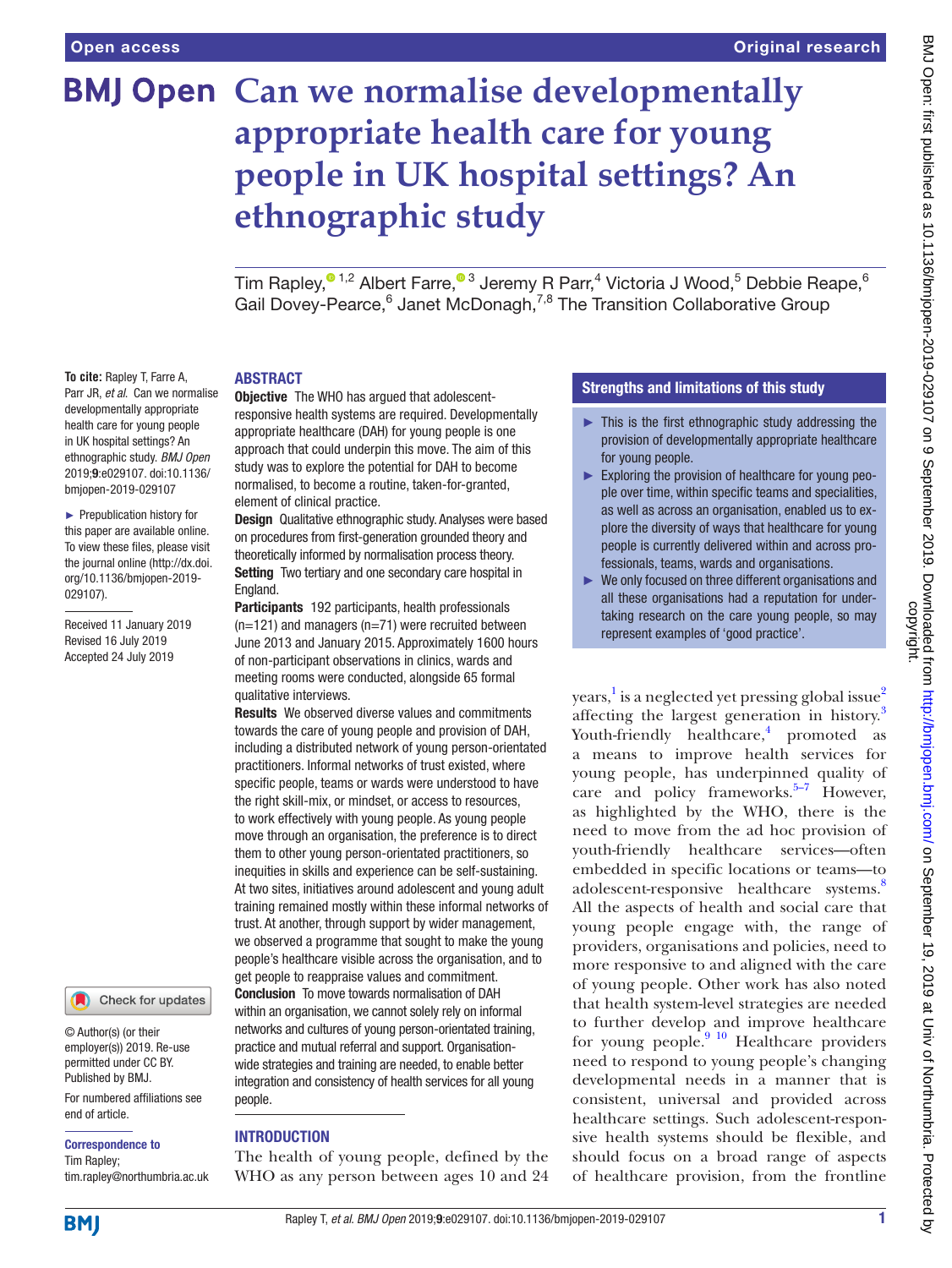#### Box 1. The five dimensions of developmentally appropriate healthcare (DAH)

#### <span id="page-1-0"></span>Dimensions of DAH for young people $9-11$

Biopsychosocial development and holistic care: a focus on biopsychosocial development rather than chronological age, with routine biopsychosocial developmental assessment and approach to the young person adjusted accordingly.

Acknowledgement of young people as a distinct group: the recognition that their specific needs—in terms of informational resources, services, spaces, pathways and required competencies of staff—are distinctly different to those of younger children and older adults as a result of their developmental status.

Adjustment of care as the young person develops: the need for flexibility to acknowledge the biopsychosocial developmental changes over time and the potential for regression in relapsing health conditions.

Empowerment of the young person by embedding health education and health promotion: that knowledge and skills training for young people is embedded into routine clinical practice to enable them to gradually become more autonomous with respect to the care of their own health as they grow up. Services need to be designed so as to nurture and support such skill development.

Interdisciplinary and interorganisational work: a focus on continuity of care, coordination, consistency and communication across agencies. Connecting health, education, employment, social, voluntary agencies at a clinical and system level.

(such as how healthcare professionals communicate with young people) through to the higher levels of healthcare provision (such as how services are planned and commissioned).

Developmentally appropriate healthcare (DAH) for young people $11-13$  is one concept that could underpin an adolescent-responsive healthcare system (see [Box](#page-1-0) 1).

In contrast to the more service-focussed nature of the youth-friendly health service, $14$  DAH addresses the clinical approach to individual young people and specifically recognises the changing developmental needs of young people and the role of healthcare in addressing and supporting young people. DAH focuses on biopsychosocial development rather than chronological age. Chronological age is recognised to be a poor indicator of developmental status particularly in the context of a long-term health condition.<sup>15</sup> Young people make this journey to adulthood in their own way; young people's development does not have a fixed period attached to it. Many developmental milestones are met after reaching the legal age of adulthood.<sup>1617</sup>

Services underpinned by DAH have been reported nationally and internationally as a potential key mechanism to improve health outcomes for young people. $318$ Increasing knowledge about the development of young people<sup>[19 20](#page-7-11)</sup> offers unprecedented opportunities for service improvement. In the context of suboptimal provision of healthcare for young people,  $38$  DAH offers the potential to transform traditional models of healthcare delivery into adolescent-responsive healthcare systems. However, the concept of DAH has been operationalised in a range of ways in the medical literature<sup>11</sup> and is

understood in different ways by clinicians and managers in the National Health Service (NHS).<sup>[12](#page-7-12)</sup> In this study, theoretically informed by normalisation process theory  $(NPT)$ ,<sup>[21](#page-7-13)</sup> we investigated the potential for normalisation of DAH within three UK hospitals. NPT identifies, characterises and explains aspects of individual and collective behaviour shown to be important in empirical studies of the introduction, embedding and integration of change.<sup>[21](#page-7-13)</sup> Normalisation is achieved when a technique, technology or organisational change becomes a routine and takenfor-granted element of clinical practice.

#### **METHODS**

This ethnographic study was conducted across three hospitals in two regions of England (a district general hospital, a large paediatric tertiary hospital and a large adult tertiary hospital) all in urban settings outside London. All hospitals had a history of championing research and innovative service provision for young people. At the start of the fieldwork one site—the General Hospital—was developing a policy about DAH. This had emerged from a formal, organisationally supported, group that focused on the care of young people, that was initially formed to focus on transition. This strategy group comprised of managers and senior clinicians. At another site—the Paediatric Hospital—there was no explicit policy on DAH, but one focused on transition. They also had a formal, organisationally supported, group focused on young people. However, thinking about DAH was being driven by enthusiasts alone. Finally, the third site had no policy on DAH, transition or young people. The sole organisation-wide initiative is an informal interest group focused on young people issues. Health professionals, recruited through six medical and surgical specialties (Diabetes, Emergency Care, General Paediatrics, Outpatients, Rheumatology and Trauma and Orthopaedics), were chosen to represent the heterogeneous services found in UK NHS hospitals. Managers were recruited at each site when their roles were relevant to the provision of services for young people in paediatrics and/or adult care.

Data collection took place over three phases, between June 2013 and January 2015. Recruitment was initially mediated through gatekeepers. Participants were purposively sampled, initially through maximum variation sampling and then refined through snowball sampling and theoretical. $^{22}$  Participants were approached to take part in the study using a variety of methods including faceto-face, telephone and email. A total of 192 participants (professionals and managers) were recruited ([table](#page-2-0) 1).

Approximately 1600 hours of non-participant observations were conducted by two researchers (AF and VJW), alongside 65 formal qualitative interviews. Researchers had specific training and extensive experience in conducting qualitative research and had no relationship with the participants. Observations were conducted within and across a wide variety of hospital spaces including clinics, wards and meeting rooms—depending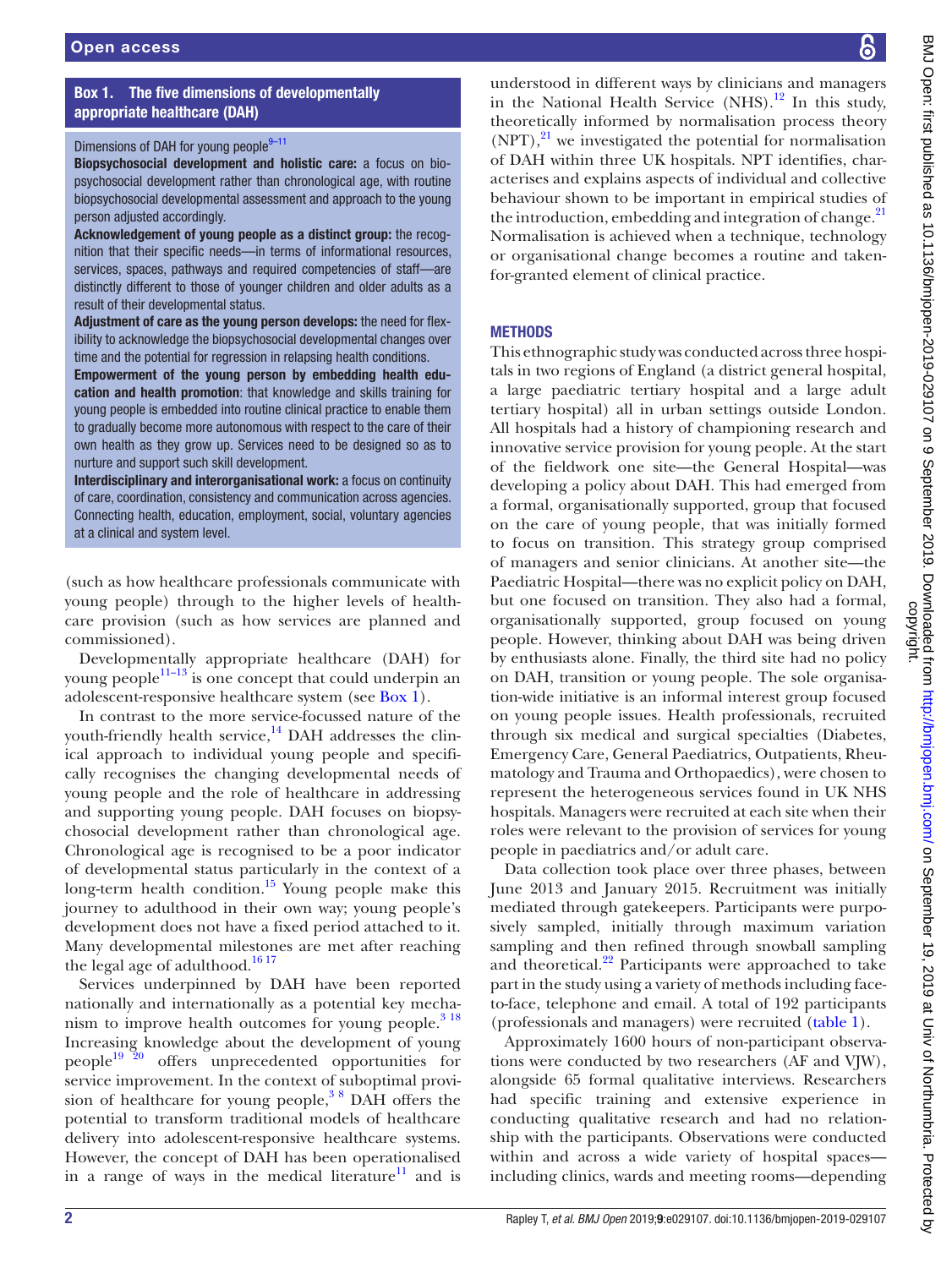<span id="page-2-0"></span>

| Recruitment for the study by site, type of staff and method of data collection<br>Table 1 |                             |                                     |                                        |                                   |       |  |
|-------------------------------------------------------------------------------------------|-----------------------------|-------------------------------------|----------------------------------------|-----------------------------------|-------|--|
|                                                                                           |                             | <b>District general</b><br>hospital | <b>Paediatric tertiary</b><br>hospital | <b>Adult tertiary</b><br>hospital | Total |  |
| Participants observed only                                                                | Health professionals        | 53                                  | 22                                     | 10                                | 85    |  |
|                                                                                           | Managers                    | 43                                  | 0                                      | 12                                | 55    |  |
|                                                                                           | Total                       | 96                                  | 22                                     | 22                                | 140   |  |
| Participants interviewed only                                                             | Health professionals        | 0                                   | 14                                     | 9                                 | 23    |  |
|                                                                                           | Managers                    | 0                                   | 5                                      | 2                                 |       |  |
|                                                                                           | Total                       | 0                                   | 19                                     | 11                                | 30    |  |
| Participants interviewed and<br>observed                                                  | <b>Health professionals</b> | $8*$                                | $\overline{4}$                         |                                   | 13    |  |
|                                                                                           | Managers                    | $5^*$                               |                                        | 3                                 | 9     |  |
|                                                                                           | Total                       | 13                                  | 5                                      | 4                                 | 22    |  |
| Total number of participants                                                              |                             | 109                                 | 46                                     | 37                                | 192   |  |
| *Participants interviewed twice.                                                          |                             |                                     |                                        |                                   |       |  |

on the nature of the session and/or the professionals involved. They were recorded in contemporaneous fieldnotes. Participants were selected for formal interviews to follow-up specific issues emerging from observation sessions and/or prior interviews. Formal interviews (average length, 45min) were conducted face-to-face on a one-to-one basis and were audiorecorded, transcribed, edited to ensure respondents anonymity and then analysed alongside anonymised fieldnotes. Initial topic guides were designed for clinicians and managers irrespective of setting and evolved during the course of data collection, allowing for tailoring and gradual integration of a variety of follow-up issues and topics of relevance to specific roles, settings, specialities or areas. Observation and interviews focused on the organisation of services for young people, including (intra-/inter-) organisational, team and individual aspects of provision, training and support, and patient involvement as well as emerging topics identified through concurrent data analysis.

All analysis was conducted according to the standard procedures of rigorous qualitative analysis by AF, VW and TR.<sup>23</sup> We used procedures from first-generation grounded theory—coding, constant comparison, memoing<sup>24</sup>—and from analytic induction, deviant case analysis. $^{25}$  Sampling, data collection and analysis occurred concurrently, so that issues raised in earlier phases of fieldwork were explored subsequently to enable conceptual saturation.<sup>26</sup> We undertook independent coding and cross checking, team data sessions and member validation with some of the participants in the fieldwork. The analysis was assisted by QSR NVivo 10 software and theoretically informed by  $NPT<sup>21</sup>$  In presenting the analysis, we have drawn on interview quotes, over excerpts from fieldnotes, as they offer the reader rapid access to the key analytic ideas.

#### Patient and public involvement

This study was part of a larger longitudinal programme of research focused on the commissioning and provision of healthcare services for young people.<sup>2728</sup> The research

questions for the programme were initially informed by engagements with a pre-existing young people's advisory group, third-sector voluntary agencies and pupils from a school for young people with physical impairments and students from a living skills course at a college. A young people's advisory group was established as part of programme and supported all studies within the programme. The group advised on practical (eg, recruitment) and conceptual issues (eg, design of study, discussion of key findings and concepts) for this specific study. Young people led on aspects of dissemination, including the production of a video about DAH, for this study.

#### **RESULTS**

We identified diverse values and commitments towards the care of young people and provision of DAH across organisations, specialities and staff. We observed a range of informal cultures of good practice implementing core elements of DAH, alongside formal and informal cultures of training around DAH and the provision of care of young people.

#### Diverse values and commitments

When discussing the provision of care for young people, many focused on the need to create a more age appropriate environment, in terms of physical space, the visual and material culture of waiting room and wards. Others, especially those who worked regularly with young people, discussed features such as appropriate communication, confidentiality and a more holistic focus. As one manager noted:

The young people have told us that, um, we need, they're not bothered about where they are seen so, as in, what the building's look like or what the clinic room looks like. They want to make sure that they see somebody who's interested and who knows what their disease is like, but also has an awareness of all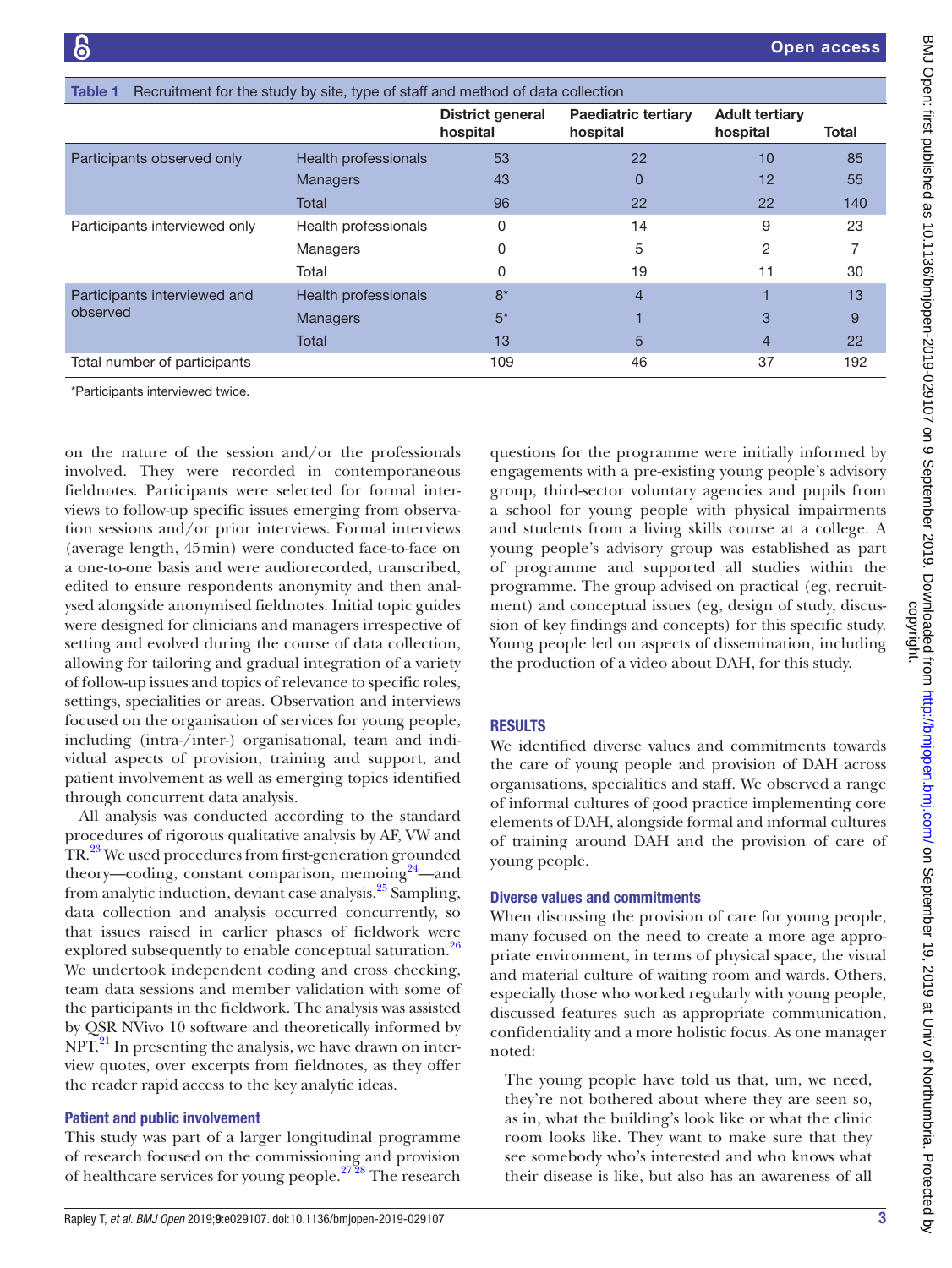the other stuff that's going on when they're 16 to 18. (Manager, General Hospital)

At this hospital, involvement was considered to be part of patient experience, and young people were involved in such activities as the, attendance at governance meetings and training of staff. Young people's experiences were an important influence on this manager's understanding of 'appropriate' service provision.

There were conflicting views on the value and worth of enacting DAH across the organisations. The numbers of young people accessing health services were often portrayed as small, so in organisational terms they were 'just below the radar'. In contrast to older, especially elderly patients, they were also seen as 'very rarely unwell'. This led some to question whether professionals should be adjusting their practices or offering distinct, tailored, services, as there are always competing demands for resources, time and expertise.

It's small enough [numbers] that if you don't, if you don't buy into it, there's plenty to be getting on with the other 90%. And everybody's jobs are so frantic that you could easily do a very good job with that 90% who are 25, 26 plus. … So, you could actually ignore these young people completely. (Manager, Adult Hospital)

Questions of legitimacy and buy-in, or rather, enrolment, are central to individual, team and organisational change. In part, this lack of capacity and willingness seems to be compounded by the liminal status of young people within the organisational and professional culture of the UK healthcare system:

Adults don't really want them because they are too young and the paediatricians don't really want them because they are too old. (Health Professional, General Hospital)

With the exception of charity-supported oncology wards, adolescent only wards, or spaces within wards, were rare and were often subject to dissolution if there were competing demands. None of the sites had a senior clinical or management lead with responsibility for young people's service development.

However, across all the sites, we did observe a complex network of young person-orientated practitioners, people acting as young people 'enthusiasts', or 'champions', within specific clinical or management teams in either a formal or informal capacity. Some specific services and practices were organised around the care of young people. However, relying on the enthusiasm and willingness of specific individuals can become problematic.

Several people have left, who have been very senior members and very adolescent minded and have been replaced by either rotational posts or part-time posts, so that continuity within our team and the wealth of expertise has been impacted on significantly. (Health Professional, Paediatric Hospital)

A focus on champions raises key questions about the sustainability of services for young people over time.

# Informal cultures of good practice

Across all three hospitals, we observed local cultures in teams, clinics, wards and meetings—where professionals attempted to enact a philosophy of care towards young people. They were driven by an awareness of how approaching young people in a different way can mean that young people 'might take the right messages away, might not end up neglecting their health needs, damaging themselves' (Manager, General Hospital). For these professionals, working with young people required a specific mindset and skill-set.

At its simplest level this often involved the ability of the professional, or the multidisciplinary team, to communicate effectively, listening to young people about their health needs and asking them questions, about their broader psychosocial situation. Care is contextualised by gathering information about a young person's life, including educational, vocational, social, friendship and family issues; and exploring risk and resilience factors. Such information is used by teams to generate an appropriate context for effective communication, inform interventions and to organise consultations, including offering appropriate health education and support for self-management.

Providing an appropriate service for young people is often a deeply rooted value for these individuals and groups. The 'You're Welcome Quality Criteria'[6](#page-7-14) were generally well known, including core issues such confidentiality and consent, joined-up working, transition and accessibility. Within the context of adult care, failure to attend appointments was a prevalent issue. Ways of dealing with this varied and we were told about what was referred to as, 'a softer approach to the DNAs (did not attend)'.

The organisation ruling of one strike and you're out, we don't adhere to, so we will give them multiple attempts to come into clinic … we don't actually put them as a DNA, because they just booked in (the consultants) calendar but we don't actually book it on the system so they don't officially come as a DNA … So I'll make informal appointments with the young people and then, when they arrive we book them into clinic, so that way they don't DNA. (Health Professional, Adult Hospital)

Working creatively within the existing norms, rules and resources was characteristic of those who believed that young people needed to be recognised as a group with specific needs and approaches.

We observed across all the organisations 'lots of great pockets of work' as some specialties, teams, people or spaces offered very strong young person-orientated care. However, not all people or services felt it relevant to make 'special arrangements', but chose instead to treat young people like 'an ordinary patient'. Alongside this,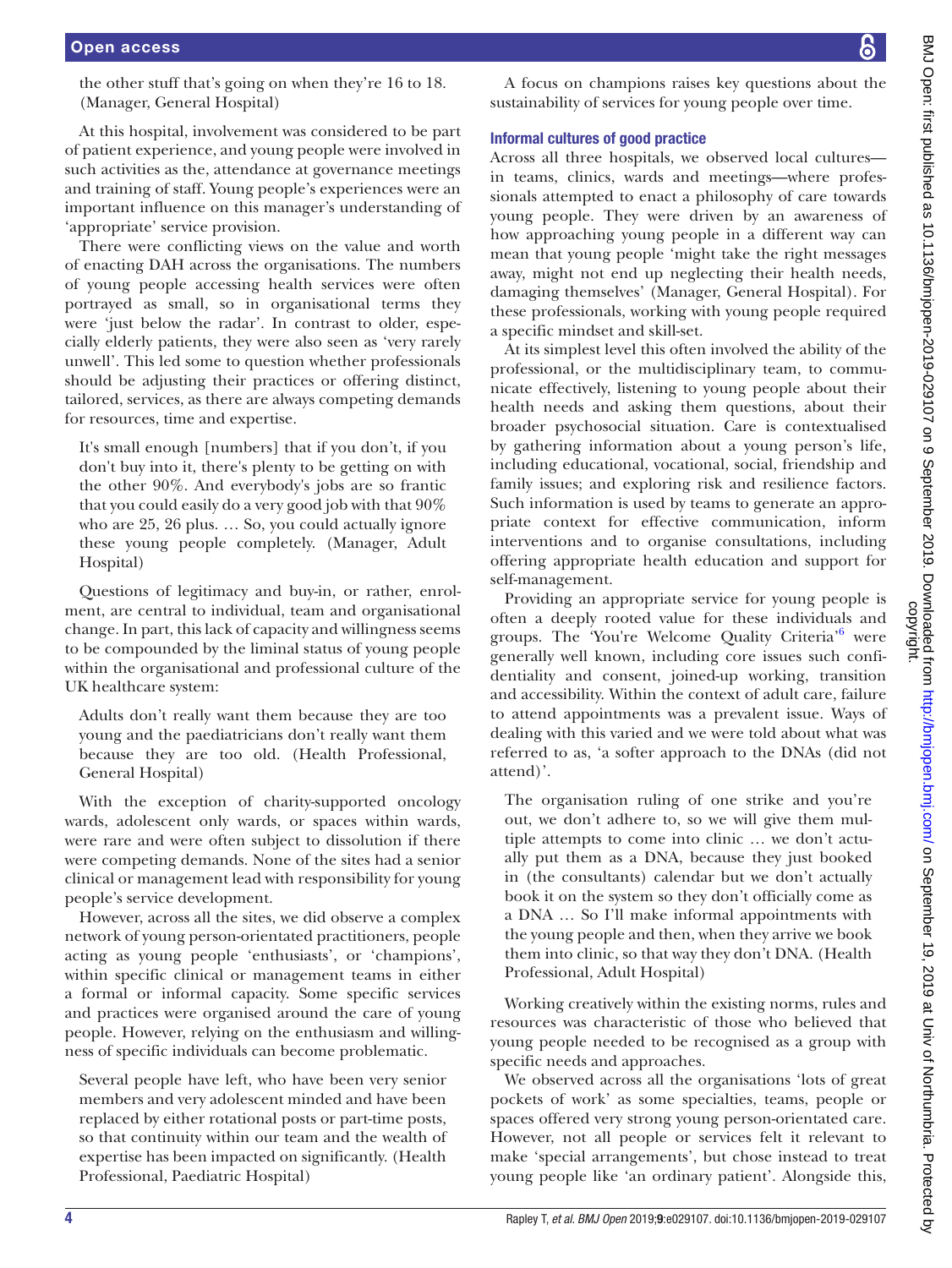the uneven distribution of resources within and across specialties created inequities of care.

There are … areas in the hospital who, because they have more funding or they're funded in a different way, they might have a youth worker because it's part of their team and just for their team. They might have a psychologist who is just part of their team. … it very much depends on what speciality you're unfortunate to fall into, depending on what illness you've got as to what service you then get. …. (Health Professional, Paediatric Hospital)

However, resources were not the only source of inequities. In part, the inequities in skills and experience across the organisations seemed to be self-sustaining within organisations. Those with an interest, the 'enthusiasts', were embedded in an informal network of care.

we've now got a group of interested people across the (organisation). So if a young person comes to me and they've got a, a joint problem, but they've also got a bowel problem, I know which bowel consultant and which bowel nurse will be the most appropriate to send them to. … Um, so we've got a good group of people across the (organisation) that we can actually send these youngsters to who've got more awareness of the issues that they could have. (Health Professional, General Hospital)

An informal knowledge economy of young person-orientated practitioners and practices existed within the organisations. These were networks of trust. These referrals helped to create, sustain and reinforce the network over time. This practice also existed across organisations, especially in terms of the transfer of young people to adult services. Young person-orientated practitioners referred to other young person-orientated practitioners—in this way, they worked to actively avoid referring young people to those they felt maybe less young person-orientated. These people then gained less practical experience with managing these patients, and so had less chance to reappraise their values and commitment to working with young people in new ways, as well as to develop the right skill-mix.

An informal network also existed in terms of spaces. At each site, at least one specific ward was known to offer more young person-orientated care. They were seen as repositories of knowledge and skills, able to advise on or manage potentially challenging behaviour.

We were getting so much enquiries regarding adolescents from the other wards, even just for the basics. … So, they would ring us and say, 'We can't get them out of bed in the morning'. You know, 'they just want to stay in bed all the time and they don't want to interact with anything'. So we would say, 'Well then you have to be stern, you know, you have to tell them, "This is the plan", you have to do a contract with them and agree with them that if they get over this time, then

they can do this at this time'. (Health Professional, Paediatric Hospital)

It is not only that 'just different wards have a different tolerance', but rather that different wards and teams, developed, over time, different understanding and a different sense of what was legitimate work, as well as developmentally appropriate skills, competencies and routines.

In some situations, we've had patients on our general wards where the parent has wanted to stay. And we, my nurses, would find that very strange. But actually, in oncology, that would not be strange at all. Because … (they) would be used to that, even a patient could be 22, 23 and still may want their mum. But they're not exposed to that in the main wards. (Health Professional, Adult Hospital)

Exposure to working with young people was central to adjusting expectations, enabling them to longer see young people as having 'strange' requests or being particularly 'difficult' to work with. Exposure offered a chance to develop new skills.

## (In)formal cultures of training

Within each of the organisations, there were formal and informal groups at which the young person-orientated enthusiasts met and supported each other collectively. Essentially, these groups were a collective effort to promote initiatives to raise awareness across the organisations, create change, offer support and, importantly, learn from each other outwith their team, area or specialty.

I have nothing in writing in my job plan that says I specialise in young people. … Nobody said, 'If you want to be a young adult person, you need to go on this (training course)'. It's just something that I became aware of through organisations or talking to people. So, it's all quite ad-hoc rather than really, really planned. And it's just really by hearsay and talking to people and networking throughout (this organisation) over many years. (Health Professional, Paediatric Hospital)

Without any formalised professional routes available, the local, regional and national special interests groups became a central resource for supporting adolescent and young adult health training across the organisations.

At two hospitals, the only initiatives involving training around young people originated from their respective special interest groups, in the form of annual study days. At one of these hospitals, there was a policy initiative explicitly around transition, yet no specific training had been organised. At the other, development of a formal policy was said to be 'not a priority for the organisation'.

Priorities are the front door, A&E (Accident and Emergency), Clinical Decisions Unit, waiting times and, it's those things that they are being judged on.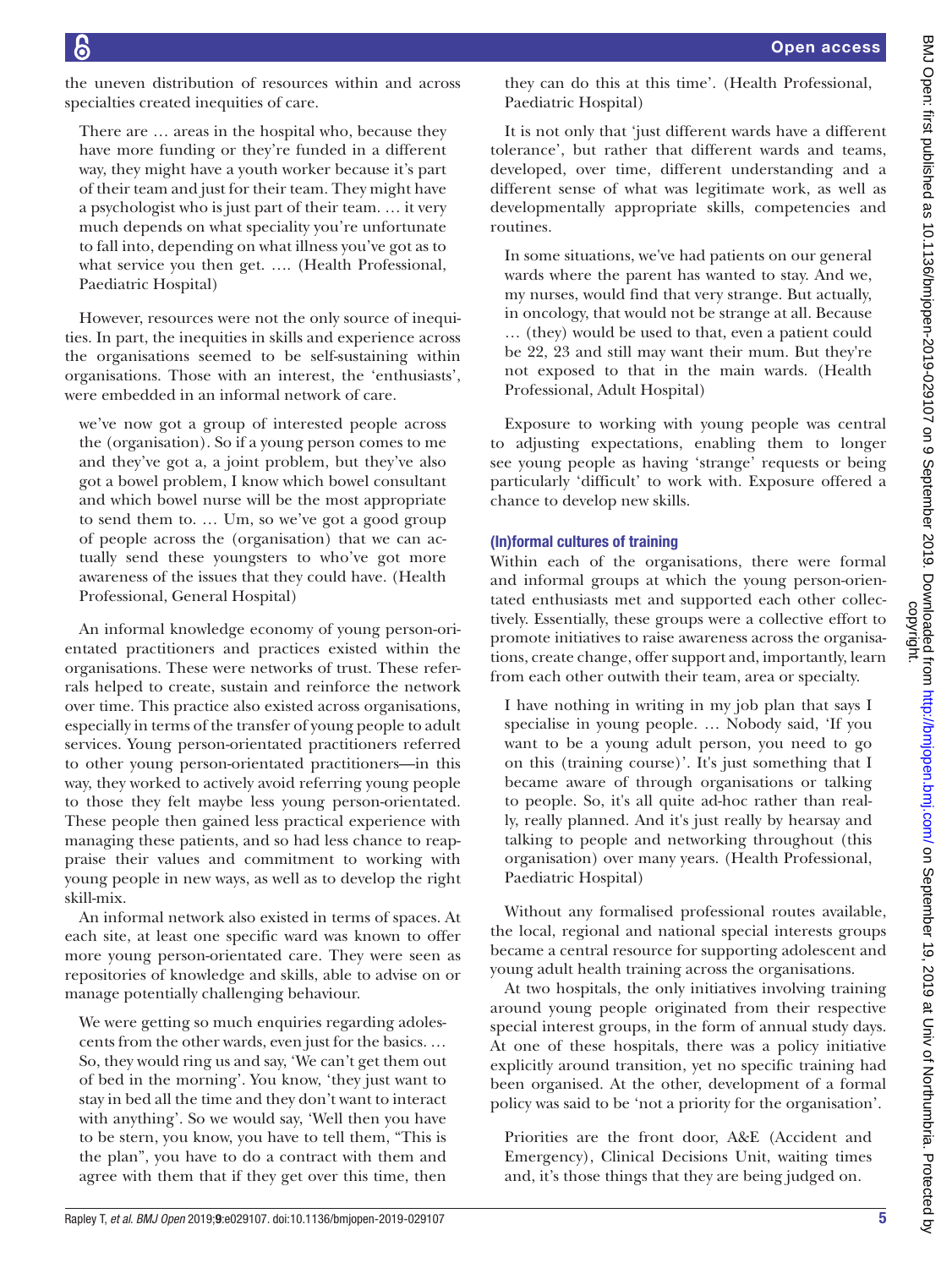Interviewer: Why do you think this is not a priority at all?

Just because they've got bigger fish to fry. … But it's not a priority for the (organisation) because of all the other things by which they are measured. And young people's care isn't on that list. (Manager, Adult Hospital)

In the current context of the factors that drove organisational change at this site, creating further engagement and buy-in from senior management were not seen as practical solution. Issues about the care of young people remained focused in the informal, organisation-wide group, of young people's enthusiasts. As we discovered, not everyone interested in the care of young people in that organisation was aware of the existence of that group. Even those within the group were often unaware of the range of young person-orientated initiatives that where occurring within their organisation.

At the remaining hospital specific training around the topic of DAH was observed being planned and delivered. A DAH strategy emerged as the result of the work of key people who sat on a transition strategy group. The group comprised of managers and health professionals, who met bimonthly. There was strong cross-over between managerial and clinical levels and they worked to actively foster communication and create connexions across services. The ideas emerged from the local special interest group, but the dissemination was targeted well beyond that group. Part of this involved looking where change was currently occurring within the organisation, alongside the broader national agendas on young people's health, in order to harness that momentum and get people involved.

The focus of the strategy and training was on organisational level factors (eg, staff appraisal including training goals around young people; provision of age-banded clinics), clinic and consultation level factors (eg, signpost sexual health, drug and alcohol services; copying clinic letters to young people) and training and awareness factors (eg, adolescent development; confidentiality). This programme of training had senior management support, although initially only from child health, alongside access to resources. Using money to 'back fill' was seen as a key component in the success of the roll-out of training, as without this departments would not only be unwilling but also unable to release staff for training.

Last year we did, um, we did ten days, so ten individual day sessions for training in adolescent, basic adolescent health. Basically to increase awareness across the (organisation) so as to make sure it wasn't just the, the chronic illness patients that were being looked at … but it was the patients coming through A&E, coming through X-ray … just to get them aware of what a young person's needs are and why they're different to being an adult. (Health Professional, General Hospital)

Central norms and practices of good, everyday, care for young people were distributed well beyond the local existing networks. The initiative emerged from, and depended on, their enthusiasm and expertise. The network of trust of young person-orientated practitioners was then supported by key actors within wider management. This led to an on-going training programme that sought to make the young people's healthcare visible across the organisation, to begin to get to people to reappraise values and commitment.

### **DISCUSSION**

Across each organisation a complex, distributed, network of adolescent-oriented practitioners understood the potential value and worth of practices and services for young people, such as DAH. Within and across organisations, there is an informal knowledge economy of young people-oriented practitioners, teams and spaces. People have a preference for referring to other young person-orientated practitioners or spaces, to others within their networks of trust. Such referrals help to create, sustain and reinforce the network over time. As such, we see evidence of strong communities of practice, $29$  focused on supporting and enacting adolescent medicine. [table](#page-6-0) 2 illustrates our results in relation to the four theoretical constructs of NPT.<sup>[21](#page-7-13)</sup>

The potential for normalisation of DAH is high within the group of young person-oriented practitioners and managers, as they make sense of, buy-into, enact, and evaluate it as worthwhile. Beyond the networks of young person-oriented practitioners and managers, we observed a low potential for normalisation. There are differences in opinion about the meaning and worth of DAH, its organisational and policy relevance, its potential workability, and its resource and spatial allocation. At one hospital, providing an organisation-wide strategy and training offered a clear opportunity to increase the potential for normalisation of DAH. Although not mandated, this programme of training, with support to 'back fill' those attending it, offered the greatest potential for an increase in people seeing (aspects of) DAH as legitimate, to increase buy-in and enrolment. This training has the potential to further extend the networks of young person-oriented practitioners and managers. It relied on buy-in and formal support from senior managers in both child and adult services to initiate and sustain it. The other two sites lacked any formal policy initiatives and any formal support and so had, at the time of fieldwork, a low potential to transform values and commitment across their respective organisations. At the start of the fieldwork, there was no national guidance on DAH. However, since the fieldwork, national guidance on transition $^{18}$  states that such care should be developmentally appropriate. This has the potential to enable change. The formal and informal groups with an interest in young people's care at those sites would clearly need buy-in and formal support from senior managers.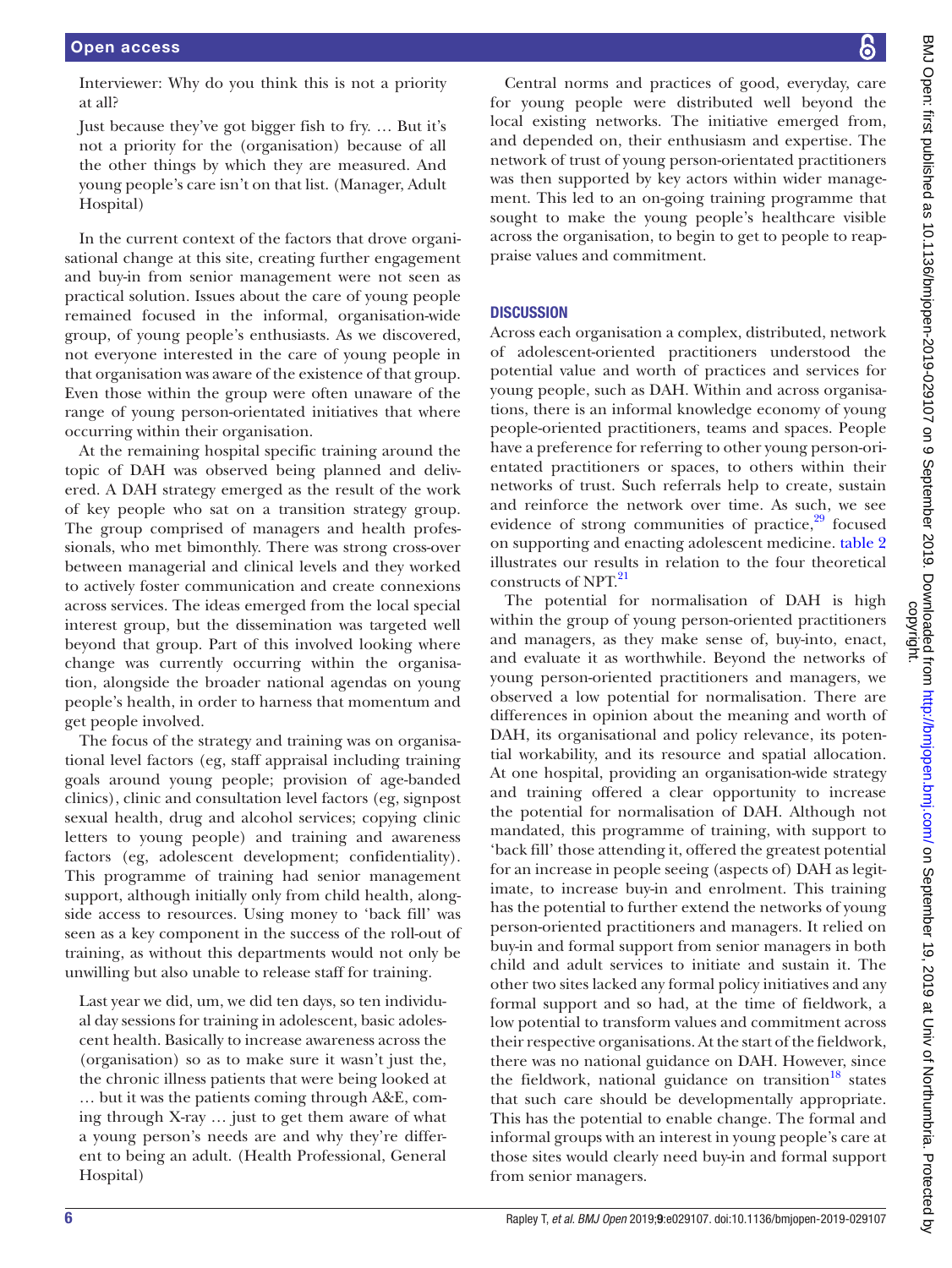<span id="page-6-0"></span>

| The four constructs of normalisation process theory (NPT) mapped against practitioner groups<br>Table 2 |                                                                                                                                                                                                                                                                       |                                                                                                                                                                                                                                                                      |  |  |  |
|---------------------------------------------------------------------------------------------------------|-----------------------------------------------------------------------------------------------------------------------------------------------------------------------------------------------------------------------------------------------------------------------|----------------------------------------------------------------------------------------------------------------------------------------------------------------------------------------------------------------------------------------------------------------------|--|--|--|
| <b>NPT</b> construct                                                                                    | Networks of young person-oriented<br>practitioners and managers                                                                                                                                                                                                       | Other practitioners and managers who work with<br>young people                                                                                                                                                                                                       |  |  |  |
| Coherence: do people<br>make sense of DAH?                                                              | See how DAH extends and is related to other<br>approaches to care of young people; relatively<br>shared understanding of purpose of DAH;<br>understanding of impact of DAH on their work<br>and see potential value and worth of DAH                                  | Diverse views on relationship to other approaches;<br>lack of shared understanding of purpose of DAH;<br>diverse understanding of potential impact of DAH on<br>their work; uncertainty around of potential value and<br>worth (especially, given competing demands) |  |  |  |
| do people get involved<br>with providing DAH<br>and stay committed?                                     | Cognitive participation: They are the key people driving DAH forward;<br>they see DAH as legitimate, generally core, part<br>of role; are very willing to work with others to<br>enable DAH and motivated to deliver DAH over<br>time                                 | Aware that key people are driving DAH forward<br>(key young person-orientated practitioners); lack of<br>agreement that DAH legitimate part of work; some<br>are willing to work with others to enable DAH; some<br>are motivated to deliver over time               |  |  |  |
| Collective action: do<br>people make DAH<br>work in practice?                                           | DAH is operationalisable, especially within<br>network; trust people in network to enact DAH,<br>but less trust beyond; right mix of skills and<br>training to undertake DAH in network, again,<br>less beyond; in one site, clear support for DAH<br>in organisation | Diverse views on workability of DAH and on trust<br>about whether the right people are enacting DAH;<br>lack of skills to undertake DAH, with training offered<br>a one site; in one site, clear support for DAH in<br>organisation                                  |  |  |  |
| Reflexive monitoring:<br>do people evaluate<br>DAH as worthwhile?                                       | Aware of impact of DAH; assess DAH as<br>worthwhile and individually assess DAH as<br>working well; enact DAH flexibly                                                                                                                                                | Unsure of impact of DAH; unsure of whether<br>worthwhile (given competing demands) or working<br>well in practice; may enact some elements of DAH<br>flexibly                                                                                                        |  |  |  |

DAH, developmentally appropriate healthcare.

This is the first ethnographic study addressing the area of DAH for young people. This study gathered considerable data from many sources. The focus on exploring the provision of healthcare for young people over time, within specific teams and specialities, as well as across an organisation, enabled us to demonstrate the diversity within and across professional, team, ward and organisational boundaries. However, we only focused on three different organisations. Notably, all these organisations had a reputation for undertaking research on the care young people, so may represent examples of 'good practice'. Given the timing of our fieldwork, we did not get the opportunity to observe the impact of the roll-out of training around DAH that occurred at the one of the NHS trusts. A potential limitation of the study is that no young people were interviewed. However, there is a large literature of young people's experience in hospital settings but much less literature focussing on the perspective of health professionals and particularly of hospital managers.

Policy and research has emphasised the centrality of service delivery and workforce capacity issues to achieve successful integration and consistency of health services for all young people across organisations.<sup>[8 9](#page-7-5)</sup> The results presented here add to this evidence base as we observed how the community of practice, the networks of young person-orientated practitioners and managers also support and provide, through formal and informal means, training and development around young people's health. Previous research has shown that continuing medical education in adolescent health can increase developmentally appropriate practices (such as confidential services)

and has the potential to address systemic barriers to healthcare for young people. $30$  Thus, the role of such networks may be vital to achieving any sustainable change in the provision of healthcare for young people. Across all the sites, young people's formal and informal champions were key to getting people involved in the healthcare of young people. Research has outlined the importance of staff attitudes as a key determinant of young people's satisfaction with care.<sup> $431$ </sup> Prior research has also shown the problem of staff turnover, if services rely on key individuals[.32 33](#page-8-8) As such, there needs to be consistency of approach to developing local cultures of good practice that can withstand changes in personnel. In primary care, the Adolescent Champion model, which trains a multidisciplinary team of practice staff to deliver training to other staff and implement local quality improvement, has shown potential for sustainable change. $34$ 

Our findings suggest that there is a need for strong and clear guidelines, strategies and policies on the practical implementation of DAH at three levels: those of the individual young person and their family, the multidisciplinary team level and the organisation and/or system level. Our research informed the development of a toolkit for implementation of DAH at these levels which includes description of the models of good practice in terms of multidisciplinary working and training at the three hospitals studied. $35/36$  Since the fieldwork ended, additional guidance has been published including for the care of young people in acute care settings $37$  which includes a focus on DAH, alongside national guidance on the need to implement DAH in relation to transitional care.<sup>18</sup> A focus on specific settings (like acute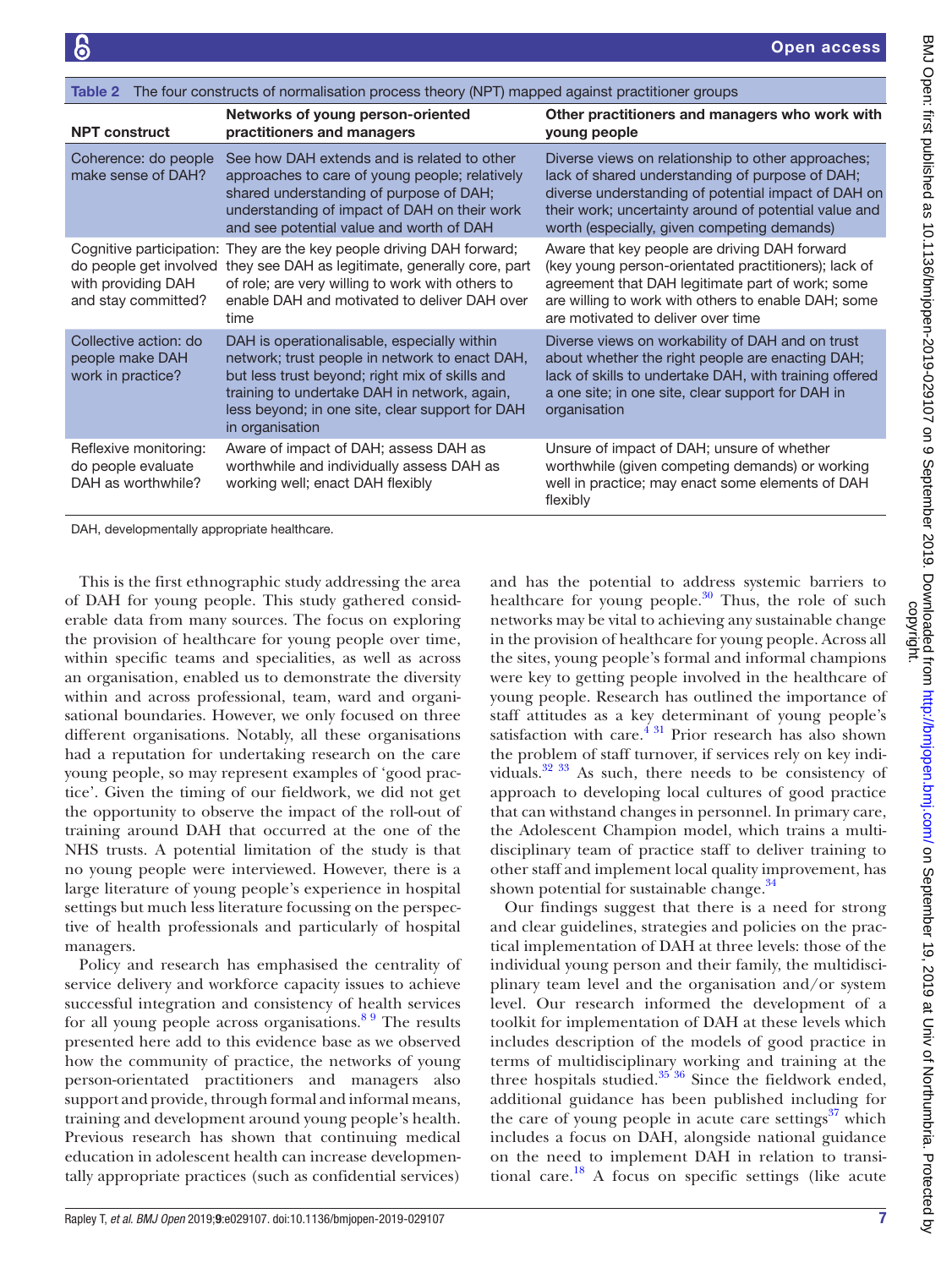care) or contexts (like transition) has limitations as it can introduce or sustain inequities. Buy-in and formal support from senior managers in both child and adult services seems essential. Providing an institution-wide strategy and training seems key, particularly in view of the current unmet training needs reported in both paediatric<sup>38</sup> and adult physicians.<sup>39</sup> Currently adolescent and young adult medicine is not a recognised discipline in its own right in the UK unlike Australia and North America<sup>[40](#page-8-14)</sup> although even when it is an established disci-pline, challenges remain, for example in the USA.<sup>[41](#page-8-15)</sup> The 'informal' adolescent and young adult medicine community in the UK may also need to become more formally recognised. Young people should no longer be seen as 'vary rarely ill' or allowed to remain 'just below the radar', or seen as 'too old' for child services or 'too young' for adult. Core principles underlying the practice of adolescent medicine, such as DAH, should not remain contested. We need to enable people to reappraise values and commitment, to understand them as a normal part of everyday service provision.

#### Author affiliations

<sup>1</sup>Department of Social Work, Education and Community Wellbeing, Northumbria University, Newcastle upon Tyne, UK

<sup>2</sup>Institute of Health and Society, Newcastle University, Newcastle upon Tyne, UK <sup>3</sup>School of Nursing and Health Sciences, University of Dundee, Dundee, UK <sup>4</sup>Institute of Neuroscience, Newcastle University, Newcastle upon Tyne, UK <sup>5</sup>Department of Applied Health Research, University College London, London, UK <sup>6</sup>Child Health Department, Northumbria Healthcare NHS Foundation Trust, North Shields, UK

<sup>7</sup> Arthritis Research UK Centre for Epidemiology, Centre for Musculoskeletal Research, University of Manchester, Manchester, UK

<sup>8</sup>NIHR Manchester Biomedical Research Centre, Manchester University NHS Foundation Trust, Manchester, UK

Acknowledgements We acknowledge the support of Dr Elizabeth Rankin for her support and the health professionals and staff at the three participating hospitals. We also thank all the members of the youth advisory group—UP—for their support and advice.

Collaborators Tim Rapley, Albert Farre, Jeremy R Parr, Victoria J Wood, Debbie Reape, Gail Dovey-Pearce, Janet McDonagh, Allan Colver, Helen McConachie, Mark S Pearce, Luke Vale, Caroline Bennett, Greg Maniatopoulos; advisors: Nichola Chater, Helena Gleeson.

Author Contributions TR, JMcD, JRP and DR designed the original study. VJW and AF carried out data collection and data analysis under the supervision of TR, JMcD, DR, GD-P and JRP. TR and AF led on the writing of this manuscript. All authors worked on drafts of the paper and approved the final version of this article.

Funding This article presents independent research funded by the National Institute for Health Research (NIHR) under the Programme Grants for Applied Research programme: RP-PG-0610-10112. The views expressed in this article are those of the authors and not necessarily those of the NHS, the NIHR or the Department of Health. The funder took no part in the collection, analysis or interpretation of the data, in the writing of the article nor in the decision to submit the article for publication.

Competing interests None declared.

Patient consent for publication Not required.

Ethics approval The study received a favourable opinion from the National Research Ethics Committee (12/NE/0423).

Provenance and peer review Not commissioned; externally peer reviewed.

Data availability statement No additional data are available. Data are difficult to anonymise and we had not sought permission for data sharing.

**Open access** This is an open access article distributed in accordance with the Creative Commons Attribution 4.0 Unported (CC BY 4.0) license, which permits others to copy, redistribute, remix, transform and build upon this work for any purpose, provided the original work is properly cited, a link to the licence is given, and indication of whether changes were made. See: [https://creativecommons.org/](https://creativecommons.org/licenses/by/4.0/) [licenses/by/4.0/](https://creativecommons.org/licenses/by/4.0/).

#### **REFERENCES**

- <span id="page-7-0"></span>1. World Health Organization. *Young people's health: a challenge for society. Report of a Study Group on Young People and 'Health for All by the Year 2000', Technical Report Series, No. 731*. Geneva: World Health Organization, 1996.
- <span id="page-7-1"></span>2. Mokdad AH, Forouzanfar MH, Daoud F, *et al*. Global burden of diseases, injuries, and risk factors for young people's health during 1990-2013: a systematic analysis for the global burden of disease study 2013. *[Lancet](http://dx.doi.org/10.1016/S0140-6736(16)00648-6)* 2016;387:2383–401.
- <span id="page-7-2"></span>3. Patton GC, Sawyer SM, Santelli JS, *et al*. Our future: a Lancet Commission on adolescent health and wellbeing. *[Lancet](http://dx.doi.org/10.1016/S0140-6736(16)00579-1)* 2016;387:2423–78.
- <span id="page-7-3"></span>4. Ambresin A-E, Bennett K, Patton GC, *et al*. Assessment of youthfriendly health care: a systematic review of indicators drawn from young people's perspectives. *[J Adolesc Health](http://dx.doi.org/10.1016/j.jadohealth.2012.12.014)* 2013;52:670–81.
- <span id="page-7-4"></span>5. Sawyer SM, Ambresin A-E, Bennett KE, *et al*. A measurement framework for quality health care for adolescents in hospital. *[J](http://dx.doi.org/10.1016/j.jadohealth.2014.01.023)  [Adolesc Health](http://dx.doi.org/10.1016/j.jadohealth.2014.01.023)* 2014;55:484–90.
- <span id="page-7-14"></span>Department of Health. You're welcome: Quality criteria for young people friendly services, 2011. Available: [https://www.gov.uk/](https://www.gov.uk/government/publications/quality-criteria-for-young-people-friendly-health-services) [government/publications/quality-criteria-for-young-people-friendly](https://www.gov.uk/government/publications/quality-criteria-for-young-people-friendly-health-services)[health-services](https://www.gov.uk/government/publications/quality-criteria-for-young-people-friendly-health-services) [Accessed 13 Dec 2018].
- 7. Hargreaves DS, McDonagh JE, Viner RM. Validation of you're welcome quality criteria for adolescent health services using data from national inpatient surveys in England. *[J Adolesc Health](http://dx.doi.org/10.1016/j.jadohealth.2012.04.005)* 2013;52:50–7.
- <span id="page-7-5"></span>World Health Organization. Towards adolescent-responsive health systems: steering the transition from adolescent-friendly projects to adolescent-responsive health systems, 2014. Available: [http://apps.](http://apps.who.int/adolescent/second-decade/section6/page8/sdolescent-responsiveness.html) [who.int/adolescent/second-decade/section6/page8/sdolescent](http://apps.who.int/adolescent/second-decade/section6/page8/sdolescent-responsiveness.html)[responsiveness.html](http://apps.who.int/adolescent/second-decade/section6/page8/sdolescent-responsiveness.html) [Accessed 13 Dec 2018].
- <span id="page-7-6"></span>9. Hepburn CM, Cohen E, Bhawra J, *et al*. Health system strategies supporting transition to adult care. *[Arch Dis Child](http://dx.doi.org/10.1136/archdischild-2014-307320)* 2015;100:559–64.
- 10. Hargreaves DS, Greaves F, Levay C, *et al*. Comparison of health care experience and access between young and older adults in 11 highincome countries. *[J Adolesc Health](http://dx.doi.org/10.1016/j.jadohealth.2015.05.015)* 2015;57:413–20.
- <span id="page-7-7"></span>11. Farre A, Wood V, Rapley T, *et al*. Developmentally appropriate healthcare for young people: a scoping study. *[Arch Dis Child](http://dx.doi.org/10.1136/archdischild-2014-306749)* 2015;100:144–51.
- <span id="page-7-12"></span>12. Farre A, Wood V, McDonagh JE, *et al*. Health professionals' and managers' definitions of developmentally appropriate healthcare for young people: conceptual dimensions and embedded controversies. *[Arch Dis Child](http://dx.doi.org/10.1136/archdischild-2015-309473)* 2016;101:628–33.
- 13. Sawyer SM. Developmentally appropriate healthcare for young people with chronic illness: questions of philosophy, policy, and practice. *[Pediatr Pulmonol](http://dx.doi.org/10.1002/ppul.10369)* 2003;36:363–5.
- <span id="page-7-8"></span>14. World Health Organisation. *Adolescent friendly health services: an agenda for change*. Geneva: World Health Organisation, 2002.
- <span id="page-7-9"></span>15. Wright EK, Williams J, Andrews JM, *et al*. Perspectives of paediatric and adult Gastroenterologists on transfer and transition care of adolescents with inflammatory bowel disease. *[Intern Med J](http://dx.doi.org/10.1111/imj.12402)* 2014;44:490–6.
- <span id="page-7-10"></span>16. Stollon N, Zhong Y, Ferris M, *et al*. Chronological age when healthcare transition skills are mastered in adolescents/young adults with inflammatory bowel disease. *[World J Gastroenterol](http://dx.doi.org/10.3748/wjg.v23.i18.3349)* 2017;23:3349–55.
- 17. Eaton CK, Davis MF, Gutierrez-Colina AM, *et al*. Different demands, same goal: promoting transition readiness in adolescents and young adults with and without medical conditions. *[J Adolesc Health](http://dx.doi.org/10.1016/j.jadohealth.2017.01.002)* 2017;60:727–33.
- <span id="page-7-15"></span>18. National Institute for Health and Care Excellence (NICE). NICE guidelines [NG43] Transition from children's to adults' services for young people using health or social care services, 2016. Available: <https://www.nice.org.uk/guidance/ng43> [Accessed 13 Dec 2018].
- <span id="page-7-11"></span>19. Sawyer SM, Afifi RA, Bearinger LH, *et al*. Adolescence: a foundation for future health. *[Lancet](http://dx.doi.org/10.1016/S0140-6736(12)60072-5)* 2012;379:1630–40.
- 20. Viner R. Life stage: Adolescence. In: Davies SC, ed. *Annual report of the chief medical officer 2012, our children deserve better: prevention pays*. London: Department of Health, 2013: 1–11.
- <span id="page-7-13"></span>21. May C, Finch T, Implementing FT. Implementing, embedding, and integrating practices: an outline of normalization process theory. *[Sociology](http://dx.doi.org/10.1177/0038038509103208)* 2009;43:535–54.